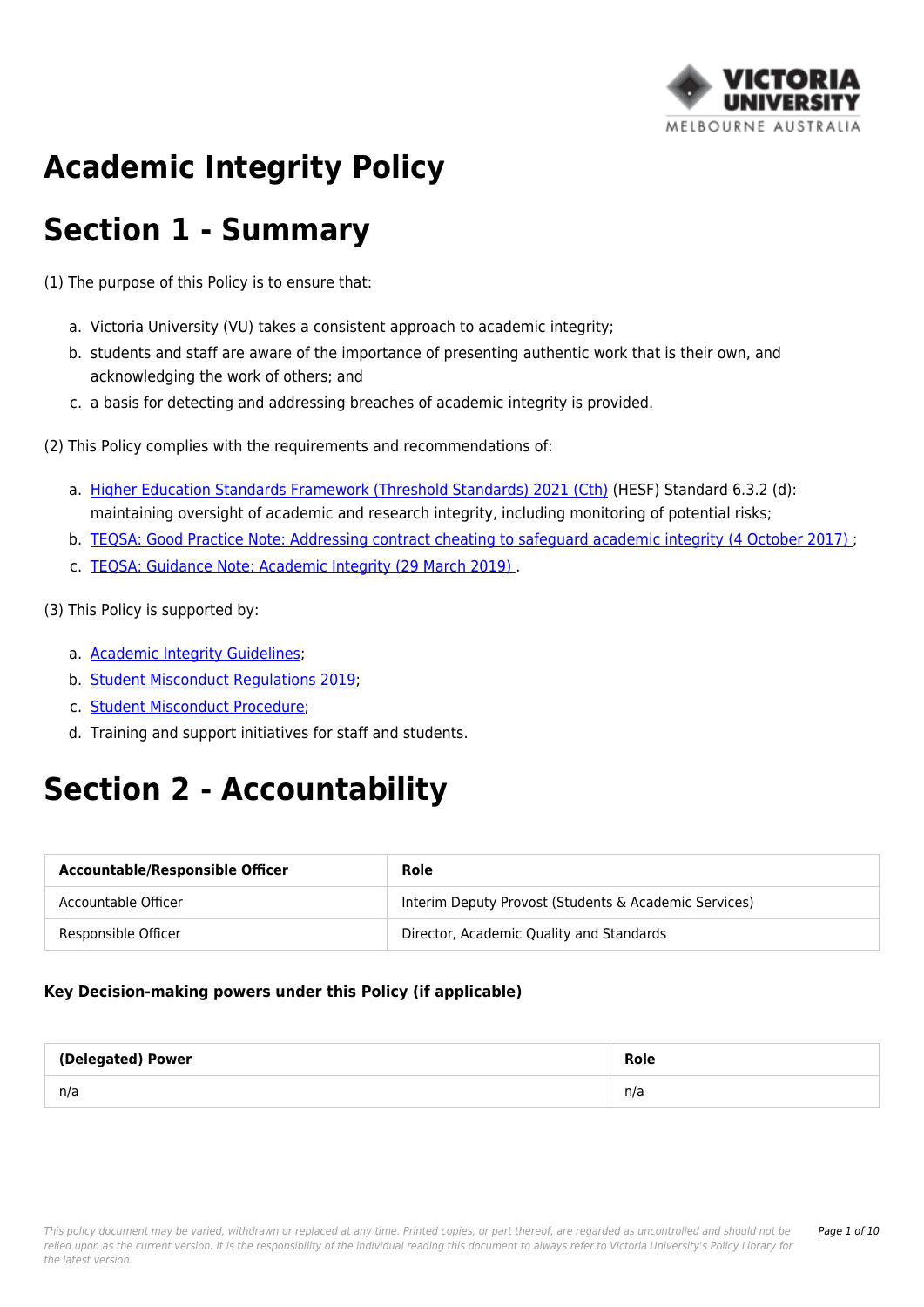# **Section 3 - Scope**

(4) This Policy applies to all students and staff with respect to:

- a. Work submitted for assessment;
- b. Works submitted for publication;
- c. Works involving the use of the research data materials or research findings of others.

(5) This Policy does not apply to research integrity. Research integrity is covered at VU under the [Research Integrity](https://policy.vu.edu.au/document/view.php?id=75) [Policy.](https://policy.vu.edu.au/document/view.php?id=75)

# **Section 4 - Definitions**

(6) Academic Integrity

(7) Collusion – Unauthorised collaboration on assessable work (written, oral or practical) with others. This can occur when a student presents group work as their own or as the work of another person.

(8) Contract Cheating

(9) Plagiarism – The use of another person's intellectual output, presented without appropriate acknowledgement, which creates the impression that the work is being claimed as one's own.

- (10) Research
- (11) Washing

## **Section 5 - Policy Statement**

(12) Academic integrity and honesty are integral to maintaining the academic standards and reputation of VU and its graduates. VU is committed to upholding high standards of academic integrity.

## **Part A - What is Academic Integrity?**

(13) Academic integrity is the ethical basis upon which academic work is produced. It comprises important values that shape the work of the University in teaching, research and engagement. These are:

- a. Respect for the participatory nature of learning and the work and perspective of others.
- b. Honesty, which involves acknowledging the work and ideas of others.
- c. Fairness, through realistic assessment expectations and clear standards that are applied consistently.
- d. Responsibility, which highlights that every person at the University has a duty to maintain academic integrity.

(14) Breaches of academic integrity include:

- a. plagiarism and failures of correct acknowledgement practice;
- b. contract cheating or paying for another person to prepare an assessable piece of work;
- c. submitting (for assessment or review) work prepared by another person;
- d. collusion;
- e. all forms of cheating in exams;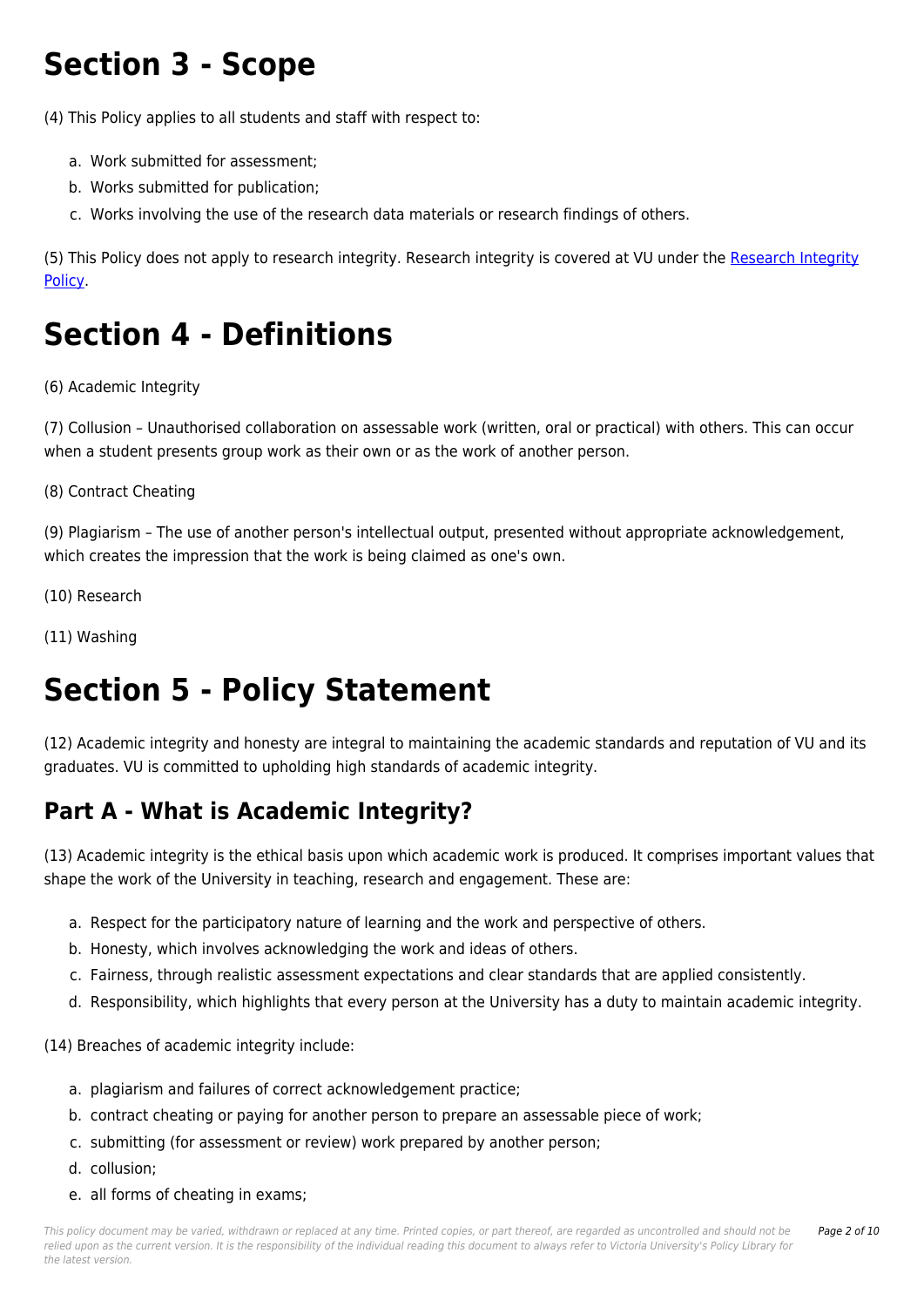- f. offering or accepting bribes to obtain or give an unearned academic advantage; and
- g. fabrication or falsification of information.

Any of these practices undermine the integrity of assessment of students' work and thus place the credentialing authority of VU at risk and, in consequence, its reputation as well.

## **Part B - Breaches of Academic Integrity**

#### **Plagiarism**

(15) Plagiarism is the use of another person's intellectual output, presented without appropriate acknowledgement, which creates the impression that the work is being claimed as one's own. The following are examples of plagiarism:

- a. Presenting another person's work or research data as your own work;
- b. Copying out parts of any work without acknowledging the source(s). This may be:
	- i. written text (verbatim copying or paraphrasing);
	- ii. structures within texts;
	- iii. diagrams;
	- iv. formulae;
	- v. sound files;
	- vi. still photographs;
	- vii. audio-visual material (sound and image files);
	- viii. graphics/animations/multimedia objects;
	- ix. software and code, including mashed-up products or code;
	- x. other computer based material;
	- xi. mathematical proofs;
	- xii. art objects;
	- xiii. practical artifacts (ie apprenticeship pieces);
	- xiv. other work as relevant.
- c. The use of someone else's concepts, experimental results, experimental conclusions or conclusions drawn from analysing evidence or arguments without acknowledging the originator of the idea(s) or conclusion(s).

(16) A modern form of plagiarism is known as "washing". This occurs when Google Translate or similar services are used to translate a plagiarised assessment into another language and then back again into English. This process involves automatically substituted generated synonyms and phrases and creating an ostensibly "new" document.

(17) Use of one's own previous work in satisfaction of a new assessment requirement may also be impermissible. It is the responsibility of teaching staff to ensure that students are given adequate information and tools to understand the originality requirement for assessment, and how it applies to their studies.

(18) Plagiarism should be distinguished from incomplete attempts to acknowledge the words, works or ideas of someone else; for example, when a student makes a genuine attempt to reference their work, but has inadequate referencing skills.

(19) Plagiarism may be academic misconduct. In some cases, an educative response may be appropriate (see Part E) where there is evidence that plagiarism has occurred due to an inadvertent failure to understand the rules of assessment and citation.

(20) "Washing" is designed to disguise plagiarism. As such, it is an intentional act and shows an awareness of the impropriety of the behaviour. If a student submits an assessment task that shows verifiable evidence of washing, this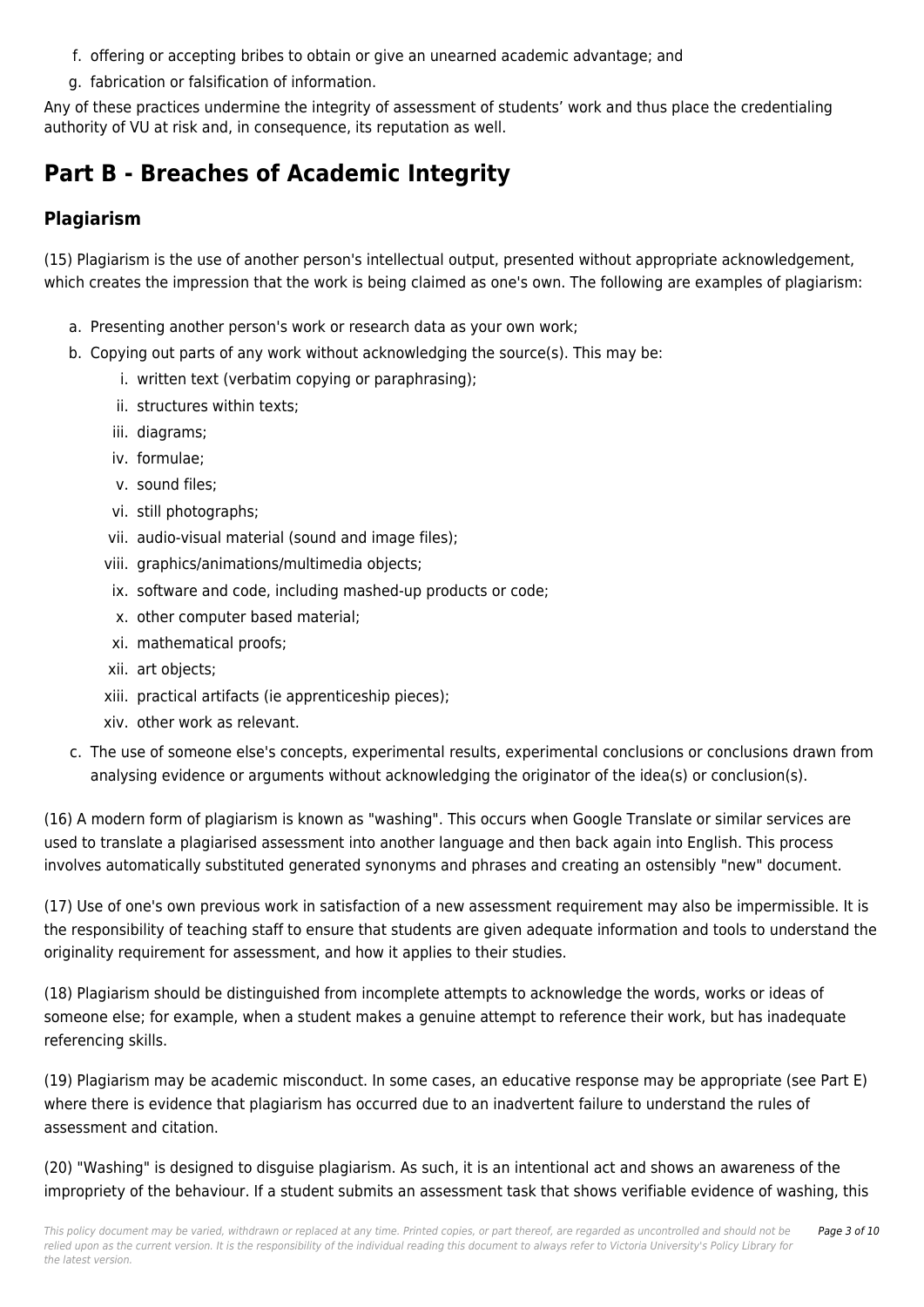will automatically lead to the matter being treated as misconduct.

#### **Contract Cheating**

(21) Contract cheating occurs when a student requests someone else to produce all or part of an assessment task that is submitted as their own work, including arrangements through a third party. Contract cheating is usually, but not exclusively, a paid arrangement.

(22) Third parties who are engaged to produce work may include:

- a. essay writing services;
- b. friends, family or other students;
- c. private tutors;
- d. copyediting services;
- e. agency websites; or
- f. providers located via 'reverse classifieds'.

(23) There are five main categories of third-party commercial providers:

- a. academic custom writing;
- b. online labour markets;
- c. pre-written essay banks;
- d. file sharing sites; and
- e. paid exam takers.

(24) Contract cheating is a serious breach of academic integrity and a form of fraud. It has implications for students' learning outcomes, the reputation of VU, educational standards and credibility, and public safety, particularly in fields where a student's own mastery of the material is essential to their ability to practice professionally.

(25) Contract cheating is academic misconduct in all instances and will be dealt with under the [Student Misconduct](https://policy.vu.edu.au/document/view.php?id=206) [Regulations 2019](https://policy.vu.edu.au/document/view.php?id=206) and [Student Misconduct Procedure.](https://policy.vu.edu.au/document/view.php?id=204) Penalties for proven contract cheating may include the full range of penalties available under that Regulation, including exclusion from the University.

#### **Collusion**

(26) Collusion is unauthorised collaboration on assessable work (written, oral or practical) with others. This can occur when a student presents group work as their own or as the work of another person.

(27) Collusion may be with another VU student or with people or students external to the University. This applies to work assessed by VU or another university.

(28) Collusion occurs when a student, without the authorisation of the teaching staff:

- a. works with one or more people to prepare and produce work;
- b. allows others to copy their work or share an answer to an assessment task;
- c. allow someone else to write or edit their work (except when such a use is expressly allowed eg the use of a scribe as part of a disability access accommodation);
- d. writes or substantially edits work for another student without the knowledge of the assessor (proofreading is allowable and is not collusion);
- e. offers to complete work, or seeks payment for completing academic work, for other students.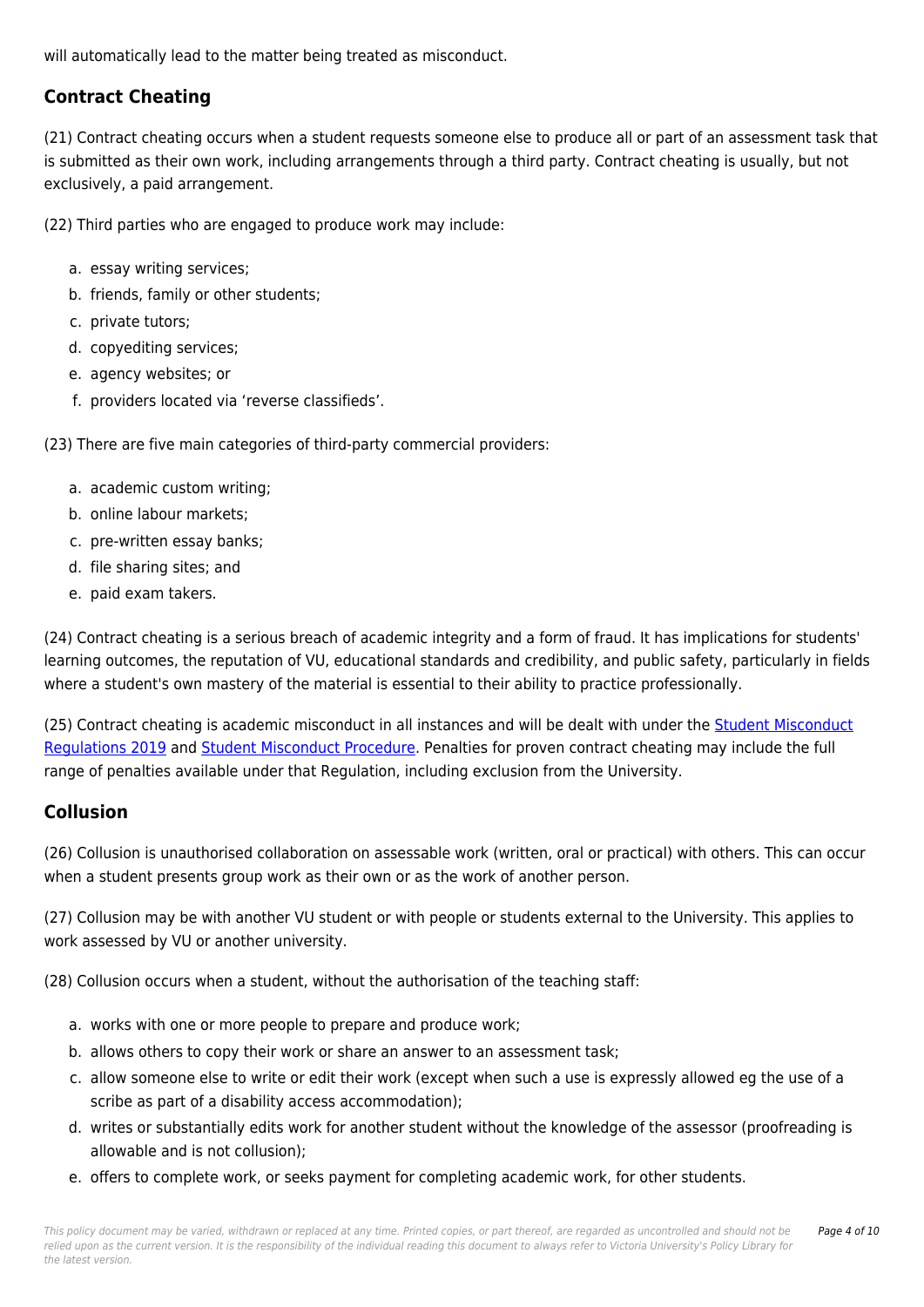(29) Collusion may be academic misconduct. In some cases, an educative response may be appropriate (see Part E) where there is evidence that collusion has occurred due to an inadvertent failure to understand the rules of assessment (eg an early-year student using a family member to substantially edit or rewrite an essay draft).

#### **Examination Cheating**

(30) Cheating in examinations or tests is a breach of academic integrity. Cheating occurs when a student uses any method to attempt to gain an unfair advantage in the exam or test environment, including:

- a. copying the work of another examination candidate;
- b. bringing in unauthorised answers, reference material, notes, or devices containing these;
- c. requesting or permitting another person to take your place (impersonate you) at a test or examination; or
- d. any other breach of the Examination Rules [see [Assessment for Learning Examination Administration](https://policy.vu.edu.au/document/view.php?id=65) [Procedure](https://policy.vu.edu.au/document/view.php?id=65)].

(31) Examination cheating is academic misconduct in all instances and will be dealt with under the [Student](https://policy.vu.edu.au/document/view.php?id=206) [Misconduct Regulations 2019](https://policy.vu.edu.au/document/view.php?id=206). Penalties for proven examination cheating may include the full range of penalties available under that Regulation, including exclusion from the University.

#### **Bribery**

(32) Bribing, or attempting to bribe, a person who has control over any aspect of a student's academic performance is both a breach of academic integrity, and also potentially a corruption matter which may be investigated under VU's fraud and corruption control framework.

(33) Bribery does not need to be with money. Any offer to exchange favours or benefits of any kind for unmerited academic advantage is a breach of academic integrity.

(34) Bribery includes inducements offered for:

- a. obtaining an offer of admission or an offer of advanced standing to a course;
- b. the granting of a particular mark or grade level in a piece of assessment or a unit overall;
- c. the opportunity to resubmit or resit failed assessment tasks outside of the University's established protocols for doing this; or
- d. any other matter that would give an unearned academic advantage to a student or applicant.

(35) Bribery is both academic and general misconduct in all instances and will be dealt with under the [Student](https://policy.vu.edu.au/document/view.php?id=206) [Misconduct Regulations 2019](https://policy.vu.edu.au/document/view.php?id=206). Penalties for proven bribery may include the full range of penalties available under that Regulation, including exclusion from the University.

#### **Falsification of Information**

(36) Falsifying any information, including fabricating data, is a breach of academic integrity.

- (37) Falsifying information includes:
	- a. providing incorrect or misleading statements about your academic qualifications, results, or history;
	- b. inventing or distorting data (including statistical data) which you rely upon in an assessment response to support an argument;
	- c. inventing or distorting arguments, whether represented as direct quotations or not, ascribed to other individuals; or
	- d. falsifying your identity or allowing another person to falsely claim to be you (impersonation).

This policy document may be varied, withdrawn or replaced at any time. Printed copies, or part thereof, are regarded as uncontrolled and should not be relied upon as the current version. It is the responsibility of the individual reading this document to always refer to Victoria University's Policy Library for the latest version.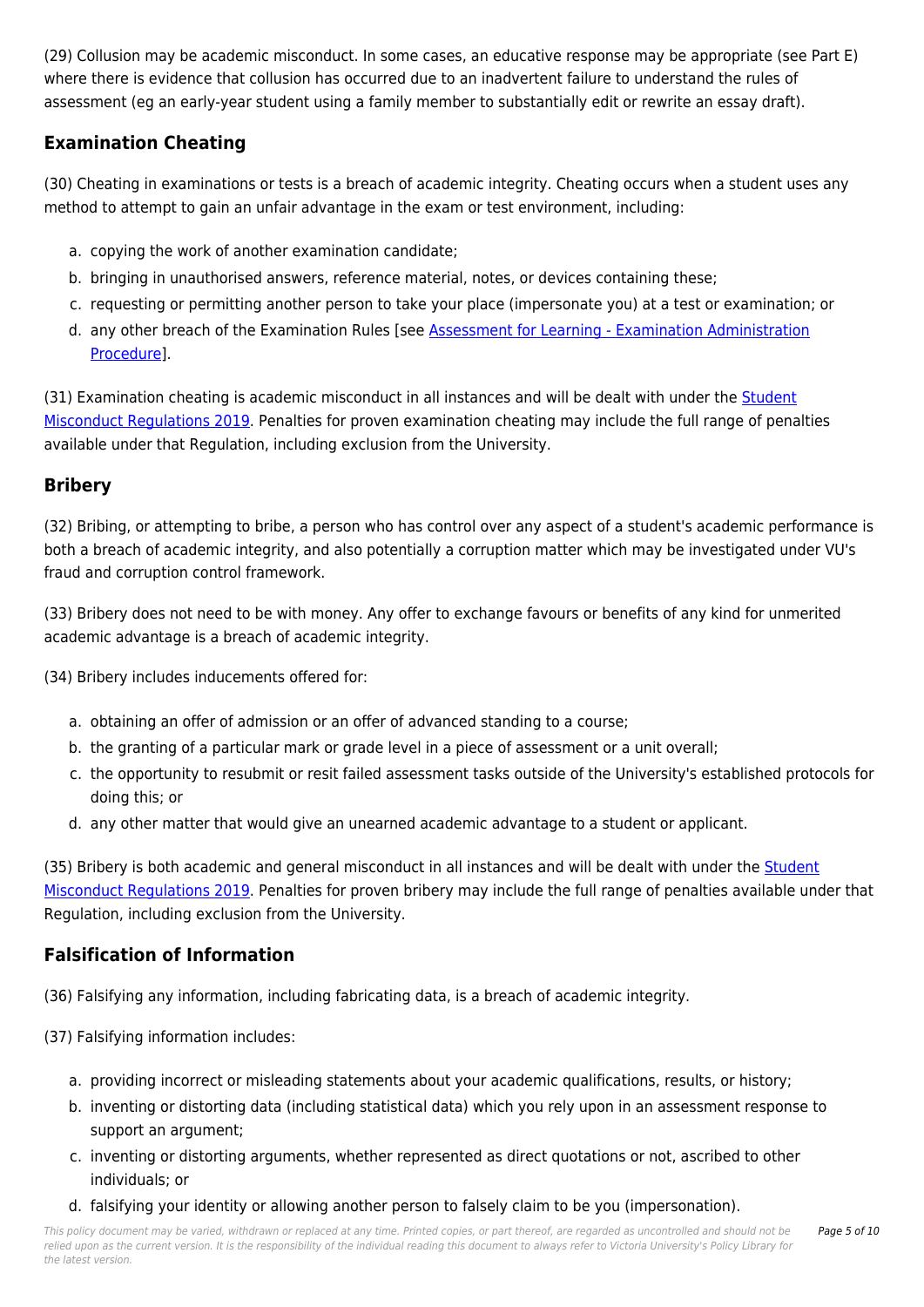(38) Falsifying information is academic misconduct in all instances and will be dealt with under the [Student Misconduct](https://policy.vu.edu.au/document/view.php?id=206) [Regulations 2019](https://policy.vu.edu.au/document/view.php?id=206). Penalties for proven falsification of information may include the full range of penalties available under that Regulation, including exclusion from the University.

## **Part C - Preventing Breaches of Academic Integrity**

(39) VU aims, as far as possible, to support students to succeed with understanding and acting with academic integrity. This involves two key proactive elements:

- a. Academic apprenticeship;
- b. Assessment design.

#### **Academic Apprenticeship**

(40) The first teaching period at VU for every student who is enrolled in a course at AQF Level 5 and above includes a period of 'academic apprenticeship'. This applies regardless of their prior academic experience. VU acknowledges that students' past exposure to academic integrity expectations may have been varied, and will work with students to help grow this understanding.

(41) The purpose of an academic apprenticeship is to introduce students to the conventions and language of academic writing as these apply to that unit of study. Typically, an academic apprenticeship will provide students with practical exercises designed to:

- a. Develop language skills in a subject area. This may involve tasks requiring student to take ideas from different reading materials relevant to that subject area and to present these in written form using the appropriate referencing system;
- b. Clarify referencing and quoting requirements;
- c. Teach how to summarise; and
- d. Introduce students to the requirements and expectations arising under this Policy.

(42) The provision of academic integrity instruction during an academic apprenticeship should be documented by the academic area delivering it (eg through the inclusion of a learning outcome, assessment rubric).

#### **Assessment Design**

(43) Assessment at VU is designed to be, as far as possible, less conducive to breaches of academic integrity of all kinds.

(44) Assessment design complies with the requirements of the [Assessment for Learning - Standards for Assessment](https://policy.vu.edu.au/document/view.php?id=327) [Procedure \(HE\)](https://policy.vu.edu.au/document/view.php?id=327) and the options provided in the [Academic Integrity Guidelines](https://policy.vu.edu.au/document/view.php?id=412).

### **Part D - Detecting Breaches of Academic Integrity**

(45) Plagiarism can be detected in a variety of ways relevant to the nature of the work being undertaken, including but not limited to:

- a. Identification of copied material from common sources (eg textbooks);
- b. The use of pattern recognition software for textual written assessment or research materials;
- c. Expert identification of copied themes or ideas in visual arts, practical artifacts, performance pieces and other relevant activities;
- d. Creator or other expert identification of copied research data, formulae, software code or other non-textual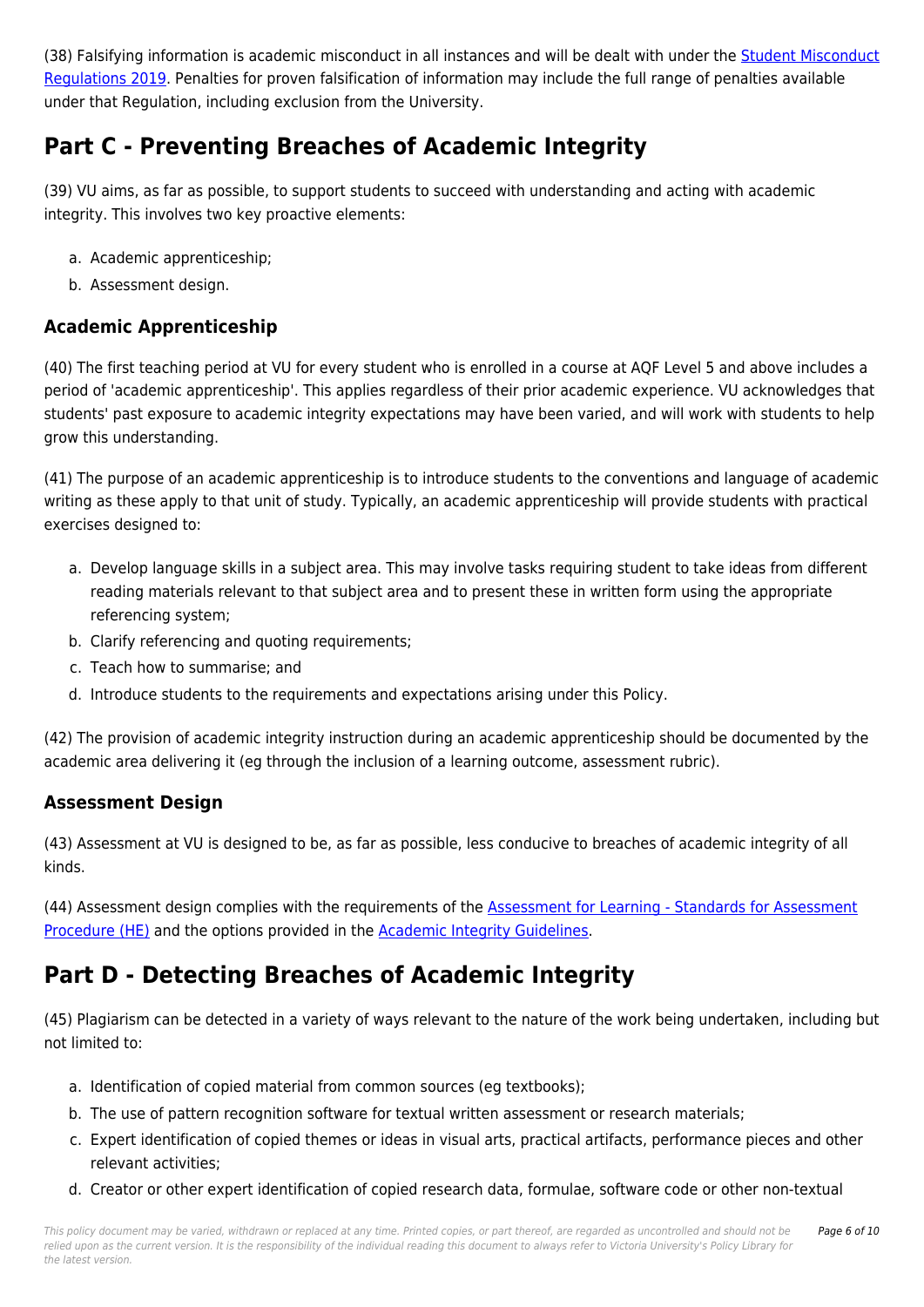material; or

- e. Examiner or peer reviewer noting of copied material in theses, works submitted for publication, or research findings.
- (46) Contract cheating is difficult to detect in many instances. However, some methods of detection may include:
	- a. Assessment responses that are very generalised, do not address the specific questions, and do not follow assignment instructions.
	- b. Assessment responses that use style, language, terminology or regional spelling variation that is inconsistent with previous work by the student or with that used in the course of study.
	- c. Assessor identification of the assessment response as identical or substantially equivalent to a response provided by other students, either in this unit or another unit.

(47) Collusion can be detected in a variety of ways relevant to the nature of the work being undertaken, including but not limited to:

- a. The use of pattern recognition software for textual written assessment or research materials;
- b. The identification by an assessor of substantially overlapping or identical assessment responses from two or more students in a unit; or
- c. Examiner or peer reviewer noting of substantially overlapping or identical material in theses, works submitted for publication, or research findings.

(48) Examination cheating is usually detected by examination invigilators during the course of an examination. The [Assessment for Learning - Examination Administration Procedure](https://policy.vu.edu.au/document/view.php?id=65) provides guidance on this area.

(49) Falsification of information can be detected in a variety of ways relevant to the nature of the information being fabricated or falsified, including:

- a. Checking of credential and qualification information with other providers;
- b. Checking of data sets used by the student to produce their findings; or
- c. Assessor noting of implausible data relied upon in assessment responses (eg fabricated statistics that are not consistent with known statistical data).

(50) Bribery is usually detected via a report by the staff member who is offered the bribe, or a witness to the bribery attempt. All VU staff are bound by policy and professional ethics to report any attempted bribery.

(51) In an assessment context, teaching staff carry the major responsibility for ensuring that breaches of academic integrity are detected and acted upon.

## **Part E - Responding to Breaches of Academic Integrity**

(52) When dealing with a suspected or potential breach of academic integrity, VU will address the issue in a manner that is appropriate and proportionate to the severity of the conduct.

(53) The following forms of academic integrity breach by a student may be suitable for an either an educative or punitive response:

- a. Plagiarism
- b. Collusion

(54) The following forms of academic integrity breach will be treated as a misconduct matter in all instances: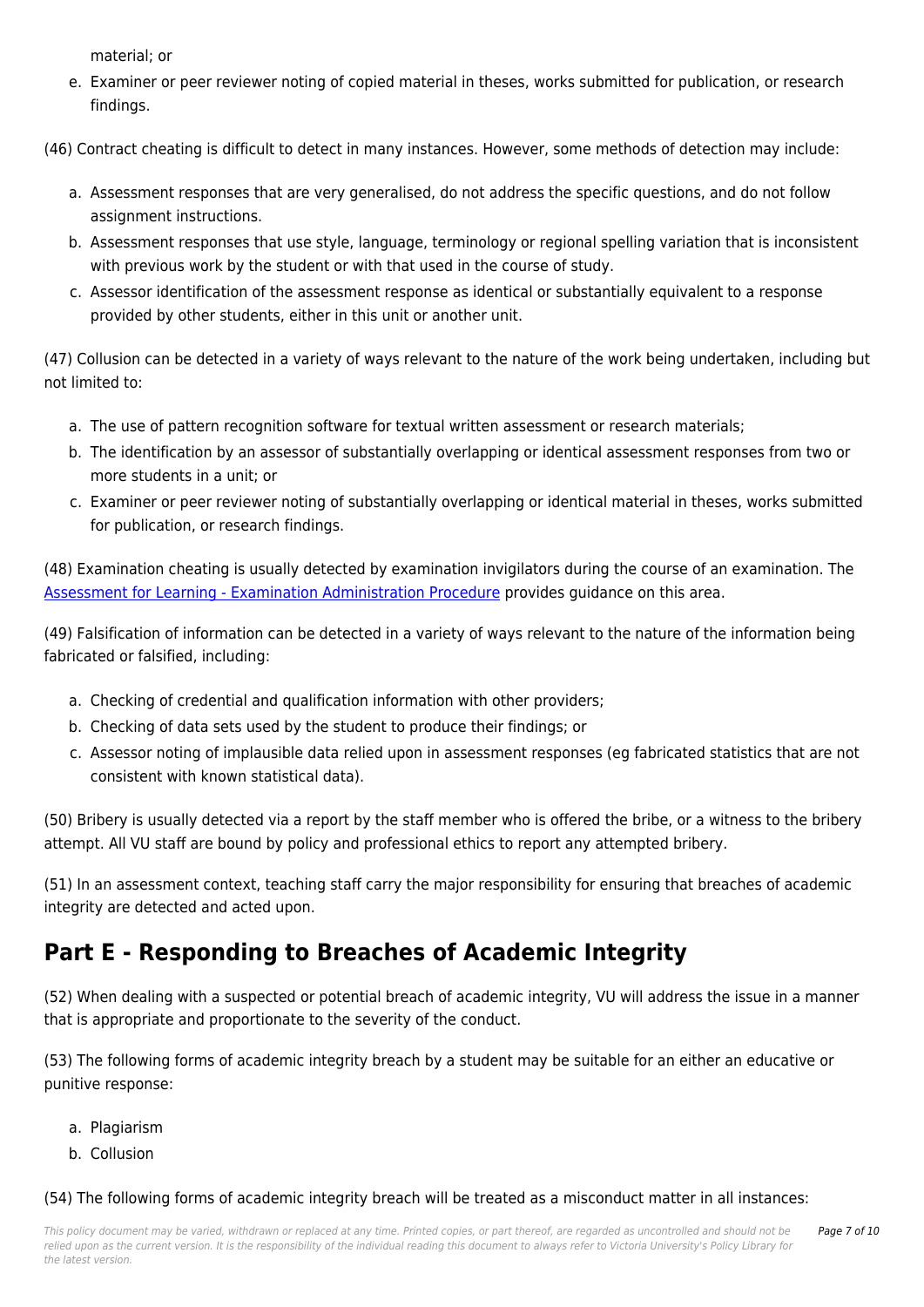- a. Contract cheating
- b. Examination cheating
- c. Falsification of information
- d. Bribery

#### **Educative Response**

(55) An educative response by the teacher/lecturer or research supervisor may be provided to address:

- a. inadequate or misleading citation, referencing or paraphrasing; or
- b. inadvertent collusion;

arising mainly from a student's limited knowledge about academic integrity requirements, how to conform to academic conventions, or from carelessness or neglect, rather than an intention to deceive.

(56) Educative responses are most appropriate in a student's first study period with VU. Generally speaking, educative responses are not appropriate in later years of study. In particular, a student who has previously committed a breach of academic integrity in a previous study period will usually not be eligible for an educative response.

(57) The decision to address an academic integrity breach in an educative manner does not result in a finding of Academic Misconduct and should not appear on the student's record as an instance of misconduct. However, it must still be recorded on the Register of Academic Integrity Breaches.

(58) An educative response is, by its nature, non-punitive. An educative response does not include deduction of marks beyond the parameters of the usual marks allocated to the demonstration of referencing skills. (For example, allocating a grade of zero is not an educative response.)

(59) Educative responses may include:

- a. Providing verbal or written feedback to the student.
- b. Providing the opportunity to redo and resubmit the assessment.
- c. Deducting marks allocated for referencing, with explanation of the reasons.
- d. Referring the student to one of the academic assistance programs available within the University.
- e. Providing the student with examples of plagiarised and non-plagiarised texts to assist them in understanding the difference.

#### **Misconduct**

(60) If an academic integrity breach is not suitable for an educative response, it is treated as a misconduct matter.

(61) Investigations will be conducted in accordance with the processes established in the:

- a. [Student Misconduct Regulations 2019](https://policy.vu.edu.au/document/view.php?id=206) and [Student Misconduct Procedure;](https://policy.vu.edu.au/document/view.php?id=204) or
- b. the misconduct processes established under the relevant industrial instrument (for staff).

(62) Student academic misconduct matters are investigated by the College in accordance with the provisions and processes prescribed in the [Student Misconduct Regulations 2019](https://policy.vu.edu.au/document/view.php?id=206) and [Student Misconduct Procedure](https://policy.vu.edu.au/document/view.php?id=204).

- (63) Serious misconduct matters involving students will be referred to a Student Misconduct Panel.
- (64) Serious penalties apply to a finding of academic misconduct.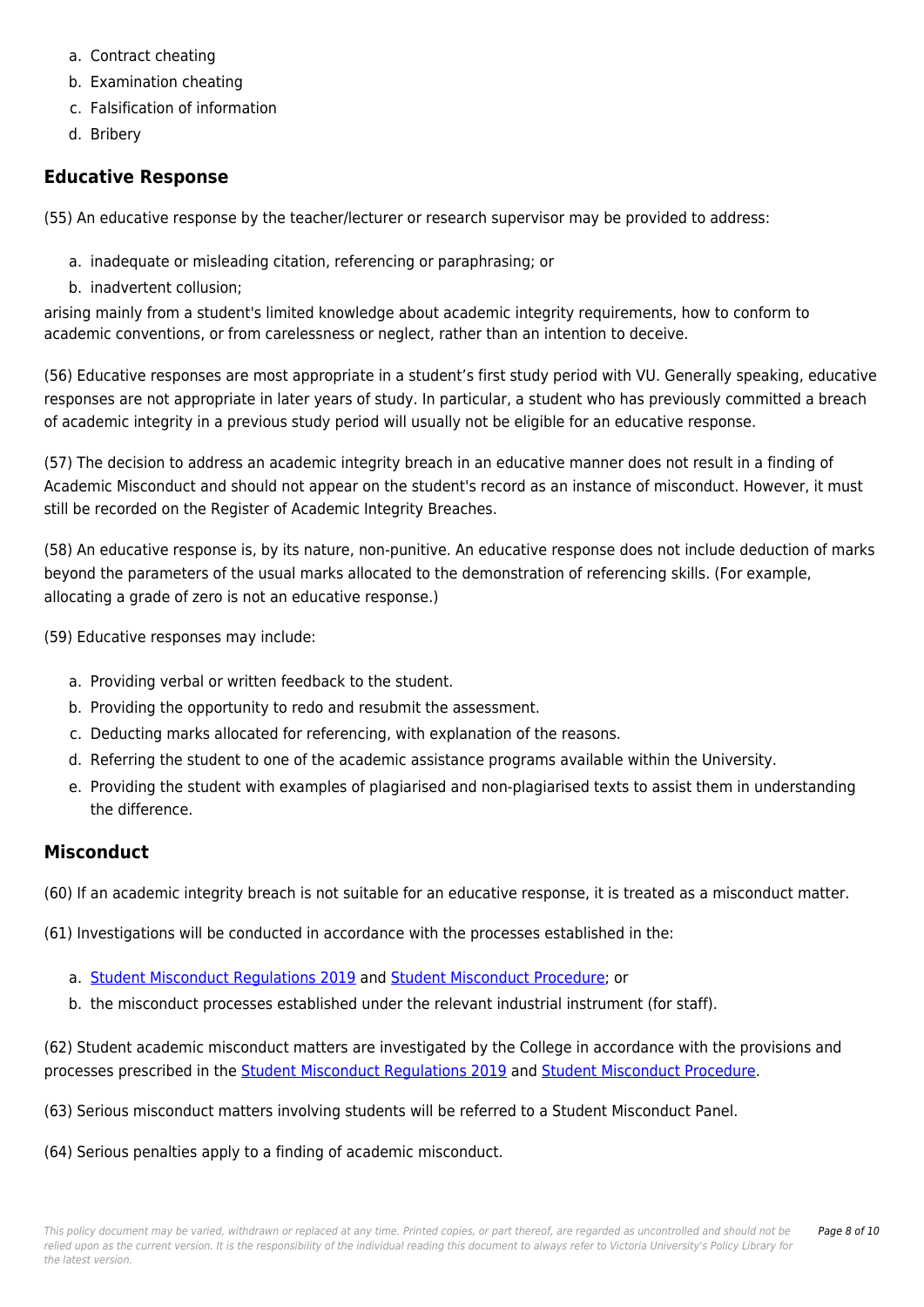## **Part F - Recording, Monitoring and Reporting on Academic Integrity Breaches**

(65) VU will make, and maintain, a Register of Academic Integrity Breaches, recording the details of the breach, the response, and the action taken.

(66) All staff who detect a breach of academic integrity by a student must:

- a. check the College Register when a breach of academic integrity occurs to ascertain if the student has a previous record of breaches (this may influence the response path); and
- b. make a record of the matter on the College Register, regardless of the findings.

(67) The Director of Learning and Teaching of the College Manager will be responsible for keeping the register at the college level.

(68) Each college register must be provided to the Integrity Office on a regular basis, as they manage the University Register. The [Academic Integrity Guidelines](https://policy.vu.edu.au/document/view.php?id=412) provide direction on how this record can be made.

(69) On an annual basis, a summary of the academic integrity matters captured in the Integrity Office University Register must be provided to Academic Board for analysis and discussion.

# **Section 6 - Procedures**

(70) Nil

# **Section 7 - Guidelines**

(71) [Academic Integrity Guidelines](https://policy.vu.edu.au/document/view.php?id=412)

- (72) [TEQSA: Good Practice Note: Addressing contract cheating to safeguard academic integrity \(4 October 2017\)](http://policy.vu.edu.au/download.php?id=436&version=2&associated)
- (73) [TEQSA: Guidance Note: Academic Integrity \(29 March 2019\)](http://policy.vu.edu.au/download.php?id=437&version=2&associated)